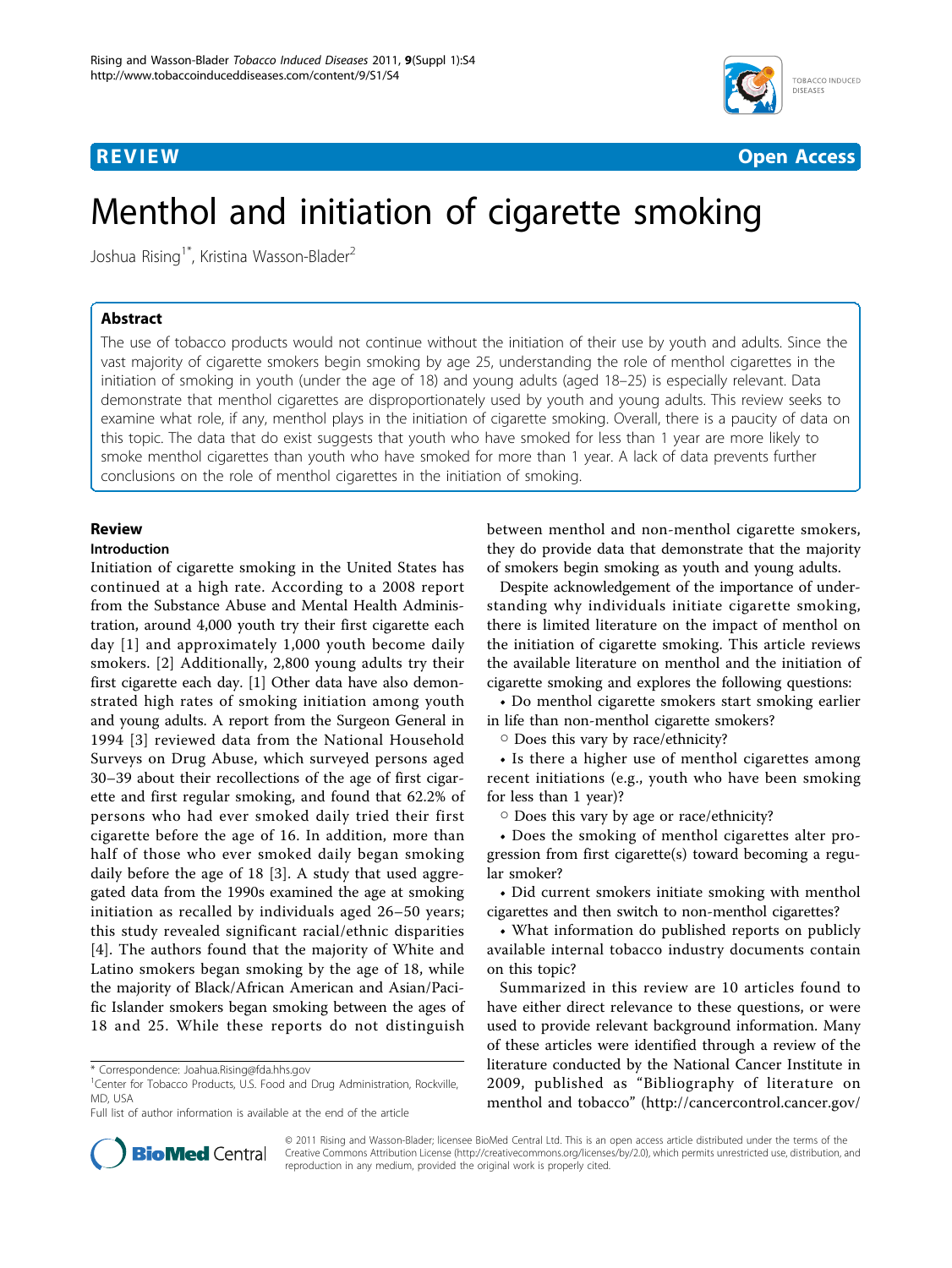[tcrb/documents/menthol\\_bibliography\\_508.pdf\)](http://cancercontrol.cancer.gov/tcrb/documents/menthol_bibliography_508.pdf). Search terms used were menthol cigarette(s); mentholated cigarette(s); menthol tobacco; mentholated tobacco; menthol smoker(s); menthol AND the following terms: addiction, nicotine, marketing, cancer, biomarkers, asthma, cardiovascular disease, heart disease, vascular disease, chronic obstructive lung disease, respiratory, environmental tobacco smoke, national health, health disparities, and minority health. Additional searches and sources, such as those identified through review articles, identified additional articles that were included as appropriate.

Of those articles that are in the NCI Bibliography but were not included, most were not directly relevant to this topic (e.g., they studied menthol as a chemical independent from tobacco smoke exposure, did not evaluate menthol as a separate variable). Some of those articles, however, were used to provide background information. Animal or in vitro research was included only to help explain human findings. Although a few review articles were used to make general statements and/or provide background information, most were not included in deference to original sources. Published abstracts were not included out of concern that, due to the lack of details, those studies could not adequately be assessed.

#### New youth and young adult smokers

A study by Hersey et al [[5\]](#page-3-0) examined data from the 2002 National Youth Tobacco Survey regarding the duration of smoking and menthol cigarette use. Middle school students (grades 6–8) who had been smoking less than 1 year were significantly more likely to smoke menthol cigarettes than were middle school students who had been smoking more than 1 year (62.4% vs. 53.3%,  $p < .002$ ). A similar, though not statistically significant, pattern was found for high school students (grades 9–12); 46% of the high school students who had been smoking for less than 1 year smoked menthol cigarettes, compared with 42% of students who had been smoking more than 1 year.

In National Survey on Drug Use and Health aggregated data from 2004 to 2008, among smokers who had been smoking less than 1 year, the proportion who smoked menthol cigarettes was greater than the proportion who smoked non-menthol cigarettes for both youth (49.2% vs. 43.8%) and young adult smokers (40.2% vs. 36.4%), providing further indications of greater use of menthol cigarettes among recent initiators; however, statistical significance was not reported [\[6\]](#page-3-0).

Unpublished data from the years 2004 to 2008 on the use of menthol cigarettes by young smokers (aged 12– 21 years) from the National Survey on Drug Use and Health [[6\]](#page-3-0) show a similar pattern (see Figure 1), with menthol cigarettes being used more among new



smokers (smokers for less than 1 year) than among experienced smokers (smokers for more than 1 year). Although this pattern reversed in 2008, more data points will be needed to assess whether this is an aberration or the beginning of a new pattern.

#### Age of initiation

The age at which cigarette smoking (menthol or nonmenthol) was initiated has been evaluated in two studies [[7,8](#page-3-0)]. Hymowitz et al [[7\]](#page-3-0) reported on the baseline characteristics of the cohort enrolled in the National Cancer Institute–funded Community Intervention Trial for Smoking Cessation (COMMIT) trial. Enrollment for the COMMIT trial occurred in 1988. The researchers reported that there was no difference in the ages at which menthol cigarette smokers and non-menthol smokers started smoking. The Coronary Artery Risk Development in Young Adults (CARDIA) study also found both non-menthol smokers (n = 563) and menthol smokers ( $n = 972$ ) smoked their first cigarette at an average age of 16 [[8\]](#page-3-0). Both the Hymowitz et al and Pletcher et al studies used retrospective questions to assess "age started smoking" (Hymowitz et al) and "age smoked first cigarette" (Pletcher et al).

## Early menthol cigarette use and subsequent cigarette use and dependence

Only one study was identified that looked at whether early menthol cigarette use is predictive of nicotine dependence. A longitudinal study by DiFranza et al [\[9](#page-3-0)] followed seventh graders for 30 months and then analyzed data on the 237 individuals who had either inhaled a cigarette before the start of the study or who first inhaled a cigarette during the study period. Approximately half of these youth were able to report if their first cigarette had been a menthol one (among those who could remember, 42% reported that it was). There were no differences in reported reactions (nausea,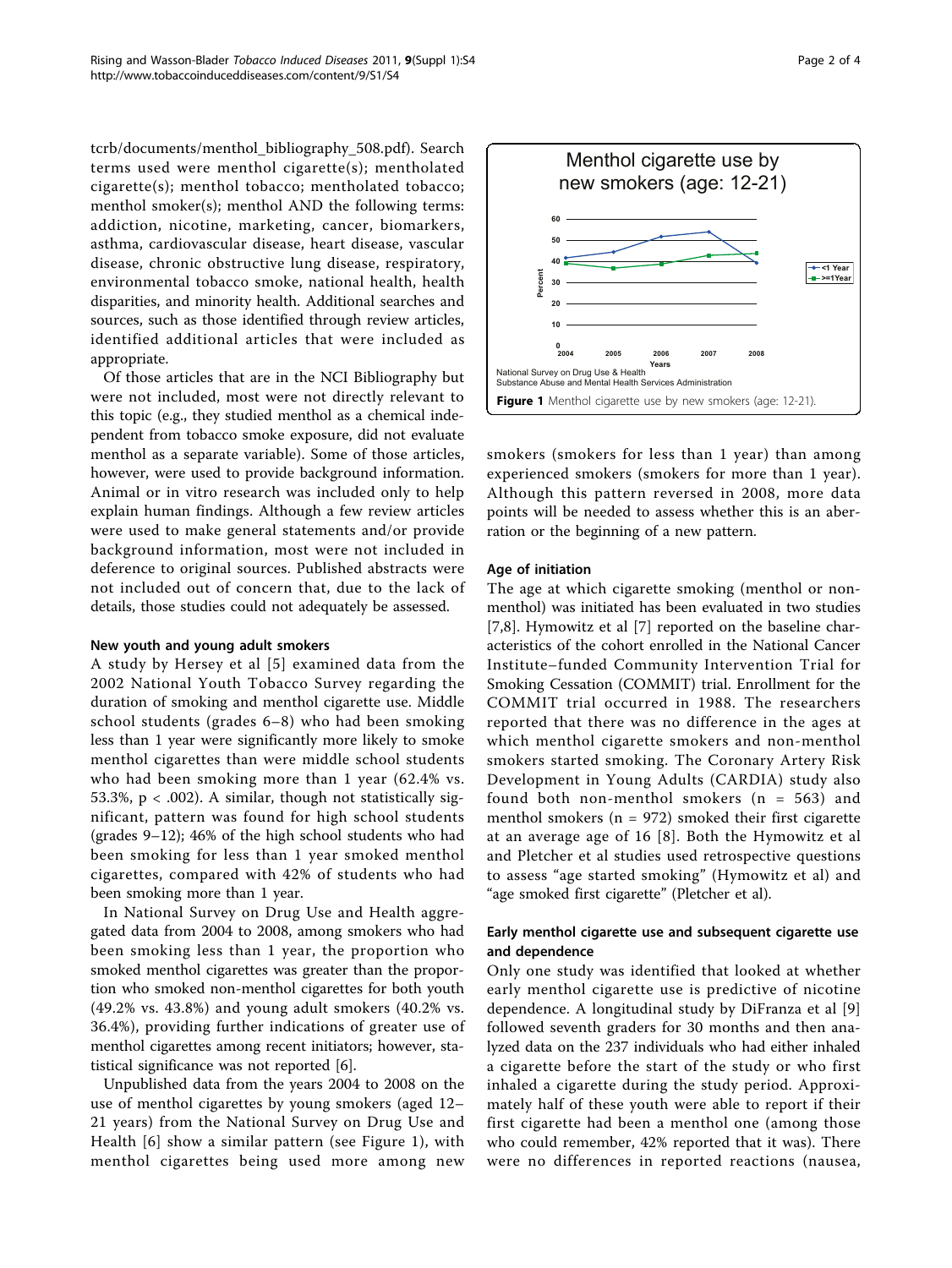dizziness, relaxation, irritation) to the first cigarette [\[9](#page-3-0)]. No studies examined whether the early use of menthol cigarettes affected an individual's trajectory to regular smoking.

#### Switching between menthol and non-menthol cigarettes

No studies were identified that directly addressed whether current smokers started smoking with menthol cigarettes and then switched to non-menthol cigarettes. A 1989 study, however, examined the switching behavior of 29,037 current smokers who attended the Kaiser Permanente Medical Care Program between 1979 and 1986. Study participants were followed for a mean of 4.5 years [[10](#page-3-0)]. Of the 1,688 Black/African American smokers under the age of 40 for whom follow-up data were available, the percentage of those who switched from non-menthol cigarettes to menthol cigarettes (14.6%) was much higher than the percentage of menthol cigarette smokers who switched to non-menthol cigarettes (3.6%). Using a proportional hazards model adjusting for age and sex, the researchers found that non-menthol cigarette smokers were 4.2 times more likely to switch to menthol cigarettes than for menthol cigarette smokers to switch to non-menthol cigarettes.

One other study described switching behavior. Pletcher et al [\[8](#page-3-0)] found no difference in the percentage of young adult smokers who had switched types of products at the 15-year follow-up in the CARDIA study; 12% of those who originally preferred menthol cigarettes had switched to non-menthol cigarettes, and 11% of those who originally preferred non-menthol cigarettes had switched to menthol cigarettes.

## Research on publicly available internal tobacco industry documents on menthol and initiation

Two reviews of internal tobacco company documents on the topic of menthol cigarettes were performed by Kreslake et al [\[11](#page-3-0),[12\]](#page-3-0). The authors cite a tobacco company document that found a benefit to including menthol in cigarettes in order to make the smoking experience more palatable for inexperienced smokers. "First-time smoker reaction is generally negative…Initial negatives can be alleviated with a low level of menthol" [[12](#page-3-0)]. They also found available documentation that tobacco companies were aware that newer smokers preferred menthol cigarettes with a lower level of menthol than established smokers. According to Kreslake et al, "the author of an internal Brown and Williamson memo observed that Kool's menthol level may be considered too high for new smokers, and that a successful 'starter' cigarette would need to include a low tobacco taste, low impact and irritation, low tobacco aftertaste and low menthol content" [[11](#page-3-0)].

Limited data exist regarding the role of menthol in the initiation of smoking. Furthermore, there are significant limitations to the existing studies. Some of the studies that used retrospective data and adult recollections of smoking initiation may not provide an accurate representation of the product used. Only three studies followed individuals prospectively, and two of these studies began following individuals after smoking had been initiated. The third of these studies [[9\]](#page-3-0) had a small sample size.

However, Hersey et al [\[5\]](#page-3-0) specifically addressed the issue of potential incomplete knowledge of menthol status of cigarettes used by younger smokers. These researchers examined the data based on several different definitions of "menthol cigarette smoker" and found that the results were similar regardless of the definition, indicating that the rate of misclassification of menthol status of cigarettes by new users was low [\[5\]](#page-3-0).

Even with the above limitations, however, the existing literature does support the following conclusions:

• The vast majority of individuals who become regular smokers begin smoking as youth or young adults.

• Menthol cigarettes are widely used among youth who have smoked for less than one year and are used less frequently by youth who have smoked for more than one year.

• Although limited data are available, there appears to be no differences in age of initiation between those who start smoking with menthol cigarettes and those who start smoking with non-menthol cigarettes; however, because the data are retrospective, they reflect initiation rates 16-30 years ago, not current patterns.

• Results are inconsistent regarding the frequency and direction of switching between menthol and nonmenthol cigarettes.

• No data exist on whether menthol cigarette use alters the trajectory from initiating cigarette use to regular smoking.

• Reviews of publicly available internal tobacco industry documents suggest an industry awareness of the appeal of menthol cigarettes to newer smokers.

#### Acknowlegdement

Disclaimer:This article reflects the views of the authors and should not be construed to represent FDA's views or policies.

This article has been published as part of Tobacco Induced Diseases Volume 9 Supplement 1, 2011: Mentholated cigarettes and public health. Publication of this supplement has been supported by the Center for Tobacco Products, Food and Drug Administration. The full contents of the supplement are available online at<http://www.tobaccoinduceddiseases.com/supplements/9/S1>

#### Author details

<sup>1</sup> Center for Tobacco Products, U.S. Food and Drug Administration, Rockville MD, USA. <sup>2</sup> KWB Health Communications, Inc, USA.